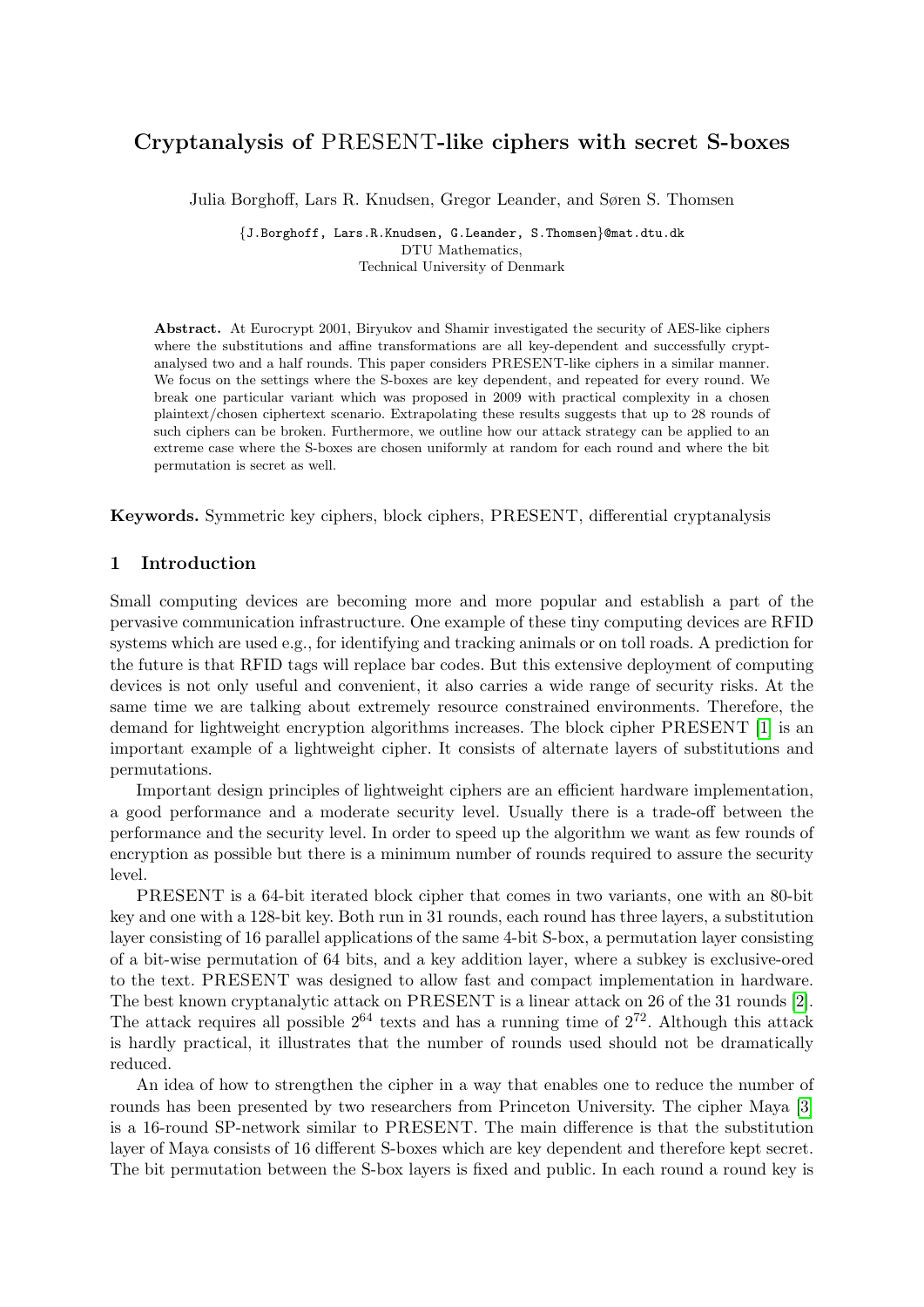xored to the text. It is argued that this cipher can be implemented efficiently in practice and also that "differential cryptanalysis is infeasible". In this paper we will investigate the question if such a cipher would be stronger than the original, and if so, how much stronger.

The Maya design is one particular way of designing a PRESENT-like cipher with secret components. In an extreme case one could choose 16 S-boxes uniformly at random and independently for every round. Furthermore one could also make the bit permutation part of the key and chosen uniformly at random from the set of all such permutations and used repeatedly or as another extreme, a bit permutation is chosen for each round uniformly at random and independently for every round.

The idea of having ciphers where the substitutions are not publicly known and part of the secret key is not new. Notable examples are Khufu [\[4\]](#page-14-2) and the Khufu variation Blowfish [\[5\]](#page-14-3) as well as other proposals [\[6,](#page-14-4) [7\]](#page-14-5).

Our results. In this paper we focus on the Maya case. We present a novel differential-style attack which enables us to find the S-boxes in the first round one by one.

The attack was implemented and successfully recovered the secret key in versions up to 16 rounds. The complexity of the attack on the 16-round version is approximately 2<sup>38</sup> using a similar number of chosen plaintexts/chosen ciphertexts. In particular, the proposed cipher Maya can be broken with practical complexity. In our experiments the correct key was usually found in less than one week on a standard PC.

To better understand the running time of the attack, we establish a simplified, mathematical model for the complexity of this attack and verify by numerous experiments that the model fits the real world. Extrapolation of the experimental data, backed up by our model, indicate that the attack has the potential to break up to 24 rounds with a chosen plaintext complexity less than  $2^{64}$ .

Furthermore, we outline how even the extreme case of PRESENT-like ciphers with secret components, that is the case where all components in all rounds are chosen uniformly and independent at random can be attacked.

Related work. Biryukov and Shamir investigated the security of iterated ciphers where the substitutions and permutations are all key-dependent [\[8\]](#page-14-6). In particular they analysed an AESlike cipher with 128-bit blocks using eight-bit S-boxes. An attack was presented on five layers (SASAS, where S stands for substitution and A stands for affine mapping) of this construction which finds all secret components (up to an equivalence) using  $2^{16}$  chosen plaintexts and with a time complexity of  $2^{28}$ . Using the terminology of "rounds" as in the AES, this version consists of two and a half rounds.

The extreme case of our cipher, where the S-boxes and the bit-permutation are chosen at random for each round, is a special instance of the SASAS cipher [\[8\]](#page-14-6). In fact the attack of Biryukov and Shamir applies to three rounds of this variant and has a running time of  $2^{16}$  using  $2<sup>8</sup>$  chosen texts. However the complexity of the attack for more than three rounds is unclear, but seems to grow very quickly [\[8\]](#page-14-6). The SASAS attack is a multiset attack whereas we use a differential-style attack to recover the S-boxes. Also, the technique to recover the bit permutation is different.

There have been other attempts to cryptanalyse ciphers with secret S-boxes. Gilbert and Chauvaud presented a differential attack on the cipher Khufu [\[9\]](#page-14-7). Khufu is an unbalanced Feistel cipher and the attack exploits the relatively slow diffusion in the cipher and bears some resemblance with our work. Also, Vaudenay provided cryptanalysis of reduced-round variants of Blowfish [\[10\]](#page-14-8). Moreover, the cipher C2, which has a secret S-box, was cryptanalysed by Borghoff et al. [\[11\]](#page-14-9).

Organisation. The paper is organised as follows. In Section [2](#page-2-0) the cipher is presented. Section [3](#page-3-0) explains the approach for recovering the secret S-boxes. In Section [4,](#page-6-0) practical issues of the attack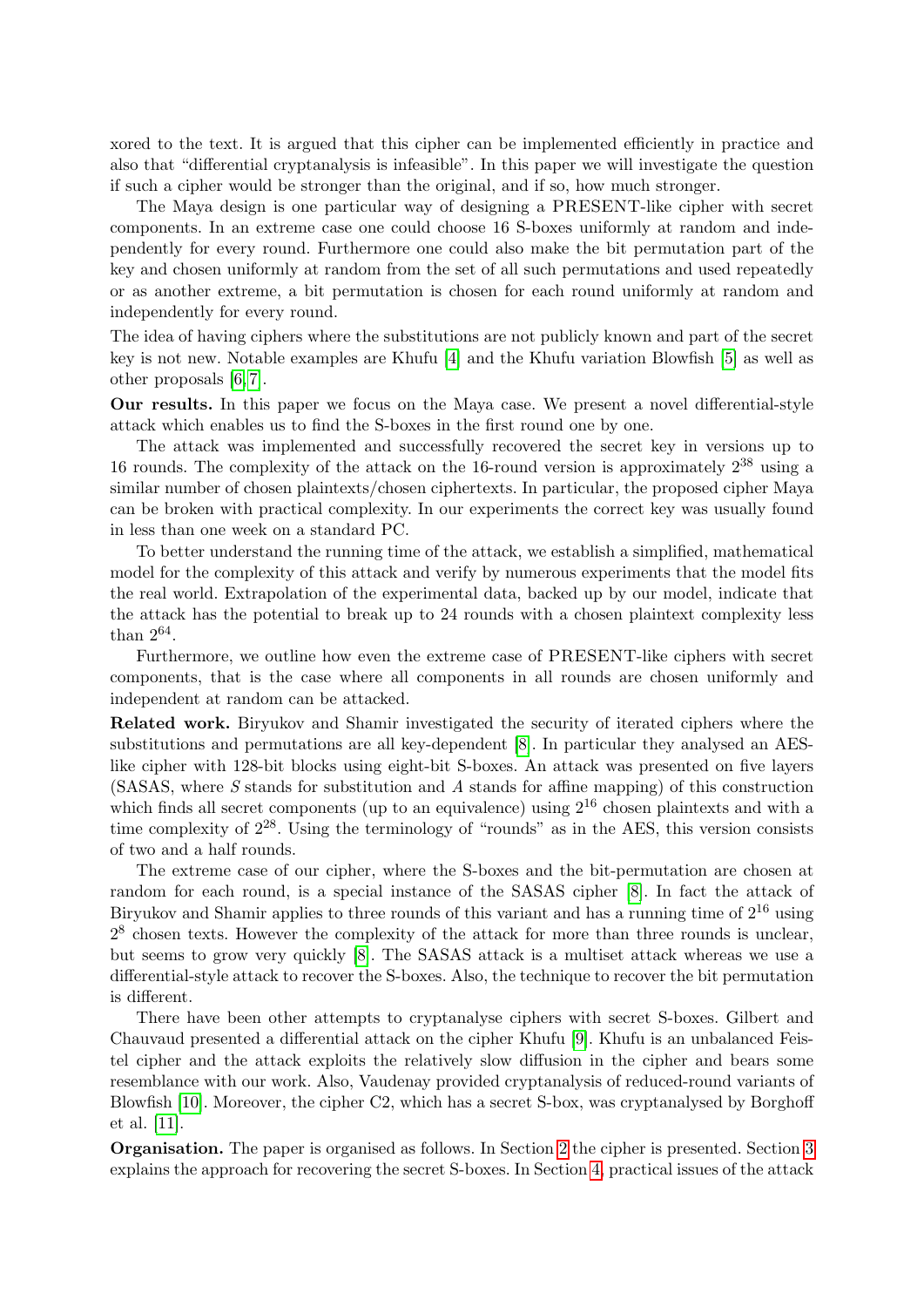are discussed. In Section [5](#page-7-0) we give experimental results for the attack when applied to the Maya cipher [\[3\]](#page-14-1). Section [6](#page-9-0) describes our model to back up the extrapolations of the experimental data. We outline the more general case and further improvements in Section [7.](#page-11-0) Section [8](#page-13-1) holds the conclusion.

# <span id="page-2-0"></span>2 The Cipher

We focus on a PRESENT-like cipher where the secret consists of one round key for each round and 16 secret S-boxes. We assume that the round keys and the S-boxes are randomly chosen. In practice these secret components might be derived from a master key using a key schedule which generates key dependent round keys and S-boxes. These 16 randomly chosen S-boxes form the substitution layer which is used repeatedly throughout all the rounds. The permutation layer consists of a bit permutation which is fixed and publicly known.

One round of encryption works as follows (cf. Algorithm [1\)](#page-2-1). The current text is divided into nibbles of 4 bits which are processed by the 16 S-boxes in parallel. Then the bit permutation is applied to the concatenation of the output of the S-boxes and the output is xored with the round-key.

```
Require: X is a 64-bit plaintext
Ensure: C = E_K(X) where E_K means the encryption function with key K
1: Derive 16 S-boxes S_i and N round keys K_i from K
2: STATE \leftarrow X
3: for i = 1 to N do
4: Parse STATE as STATE_0\Vert \cdots \Vert STATE_{15}, where each STATE<sub>i</sub> is a four-bit nibble
5: for j = 0 to 15 do {Substitution layer}
6: \mathsf{STATE}_j \leftarrow S_j(\mathsf{STATE}_j)7: end for
8: Reassemble STATE
9: Apply bit permutation to STATE
10: Add round key K_i to STATE
11: end for
12: C \leftarrow STATE
```
Algorithm 1: Pseudo-code of a PRESENT-like cipher with secret S-boxes. The number of rounds is  $N$ .

The cipher Maya, proposed by Gomathisankaran and Lee [\[3\]](#page-14-1), is an instance of the cipher described in Algorithm [1](#page-2-1) with  $N = 16$ . The authors claim that it is efficient in a hardware implementation.

We attack this cipher by recovering all 16 S-boxes. However, in the general case, we do not know the last-round key, and therefore what we recover is in fact the 16 S-boxes xored with the last round key. Once this is done, we can peel off the first and last layers of encryption, and attack the cipher with two rounds less; this time, the S-boxes are known and a standard differential or linear attack can be mounted to extract the round keys. What we obtain in the end is an equivalent description of the cipher, but not necessarily the key. Still, the equivalent description of the cipher will allow us to encrypt or decrypt any text of our choice.

Furthermore, we shall outline how our attack can be applied to a generalization. Here, the S-boxes are chosen uniformly at random for each round. Additionally, the bit permutation can be chosen randomly for each round and kept secret as part of the key. In this case, the addition of the round keys is not necessary because it can be seen as part of the S-boxes. Furthermore the permutation is omitted in the last round. This extreme variant can be compared with an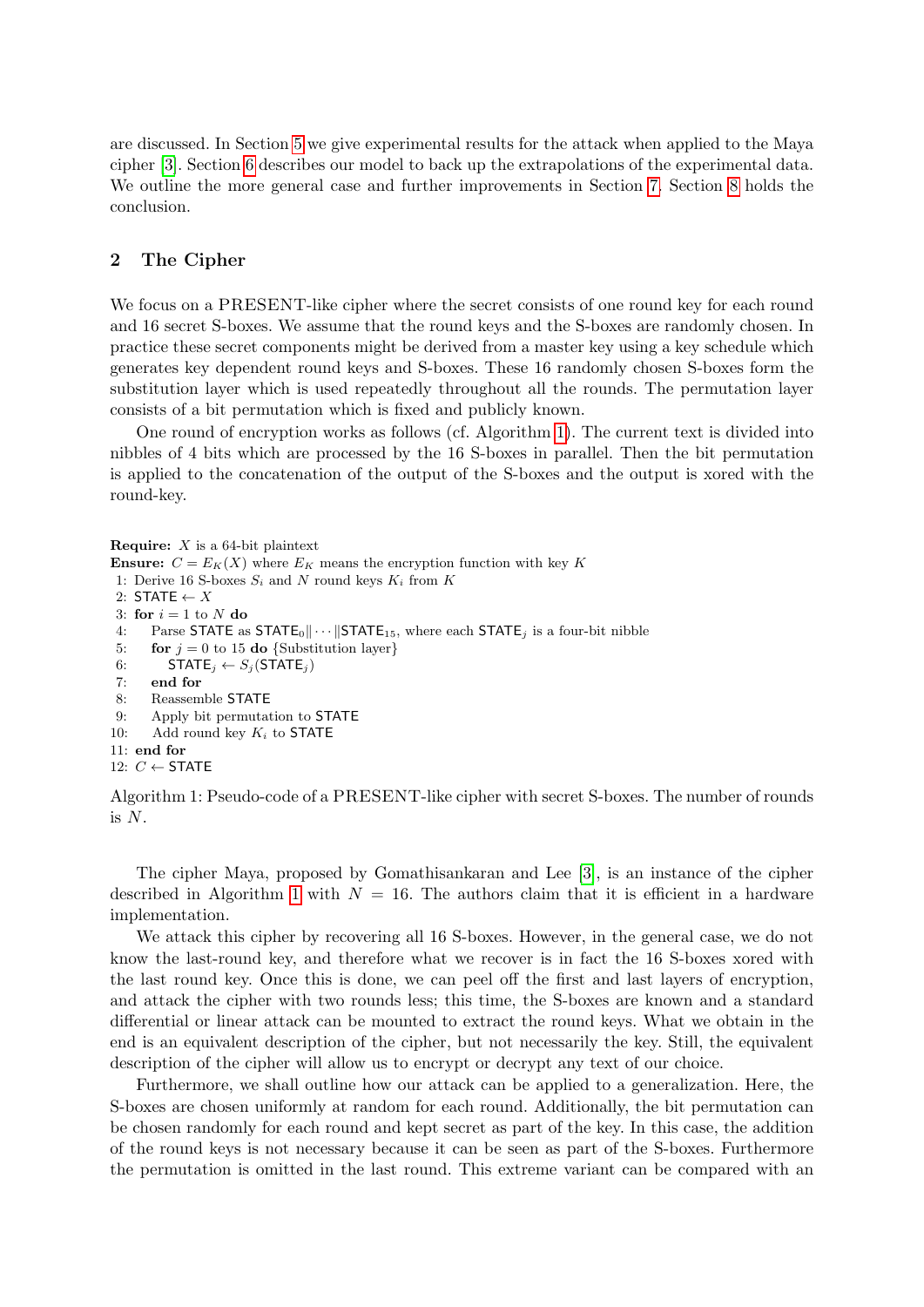instance of SASAS [\[8\]](#page-14-6). Note that in this variant nothing but the block size and the number of rounds is known. The pseudo-code of this variant is described as Algorithm [2.](#page-3-1)

```
Require: X is a 64-bit plaintext
Ensure: C = E_K(X) where E_K means the encryption function with key K
1: Derive 16 \cdot N S-boxes S_{i,j}, 1 \leq i \leq N, 0 \leq j \leq 15 and N-1 bit permutations P_i from K
2: STATE \leftarrow X
3: for i = 1 to N do
4: Parse STATE as STATE_0\|\cdots\|STATE_{15}, where each STATE_i is a four-bit nibble
5: for j = 0 to 15 do {Substitution layer}
6: \mathsf{STATE}_i \leftarrow S_{i,j}(\mathsf{STATE}_i)7: end for
8: Reassemble STATE
9: if i < N then
10: Apply bit permutation P_i to STATE
11: end if
12: end for
13: C \leftarrow STATE
```
Algorithm 2: Pseudo-code of a PRESENT-like cipher with secret S-boxes and secret bit permutations, all unique for each of the N rounds.

# <span id="page-3-0"></span>3 Principle of the Attack

In this section, we explain the idea of our approach to recover the S-boxes in the basic variant of a PRESENT-like cipher with secret S-boxes. It is a differential-style attack and the complexity is analysed in Section [6.](#page-9-0)

Recall that in the basic variant of the cipher (cf. Algorithm [1\)](#page-2-1), there are 16 secret S-boxes which are applied in all rounds. We denote these 16 S-boxes  $S_i$ ,  $0 \leq i < 16$ , and we note that all  $S_i$  are bijective mappings with the signature  $\mathbb{F}_2^4 \to \mathbb{F}_2^4$ .

For convenience, we introduce the following notation.

**Definition 1.** Given the S-box S and  $e \in \mathbb{F}_2^4$ , we denote the set of all pairs  $\{x, y\}$  such that  $S(x) \oplus S(y) = e$  by  $D_e$ . Here, we consider the pairs  $\{x, y\}$  and  $\{y, x\}$  to be identical. A pair  $\{x, y\}$ belonging to a set  $D_e$  where e has Hamming weight 1 is called a slender pair. A set consisting of slender pairs is called a slender set.

Without loss of generality, we explain how to recover the leftmost S-box  $S_0$ . In order to obtain information about  $S_0$ , we encrypt a certain number t of structures  $P_{r_i}$  of plaintexts of the form

$$
P_{r_i} = \{(x \| r_i) \mid x \in \mathbb{F}_2^4\}
$$

where each  $r_i \in \mathbb{F}_2^{60}$  for  $0 \leq i < t$  is chosen uniformly at random. Two different plaintexts  $(x||r_i)$ ,  $(y||r_i)$  in  $P_{r_i}$  have an input difference of the form

<span id="page-3-2"></span>
$$
(x||r_i) \oplus (y||r_i) = (?||0^{60}),
$$

where  $0^n$  denotes the bit string consisting of n zeros.

We shall be looking at the corresponding ciphertexts in order to see if there is an input pair for which only one S-box is active in the ciphertext. For now, let  $p(\lbrace x, y \rbrace)$  denote the probability that only one S-box is active in the ciphertext pair when the plaintext pair is  $\{x||r, y||r\}$ , taken over all the different choices of  $r \in \mathbb{F}_2^{60}$ . The attack is based on some assumptions. The first assumption is a standard one in differential cryptanalysis: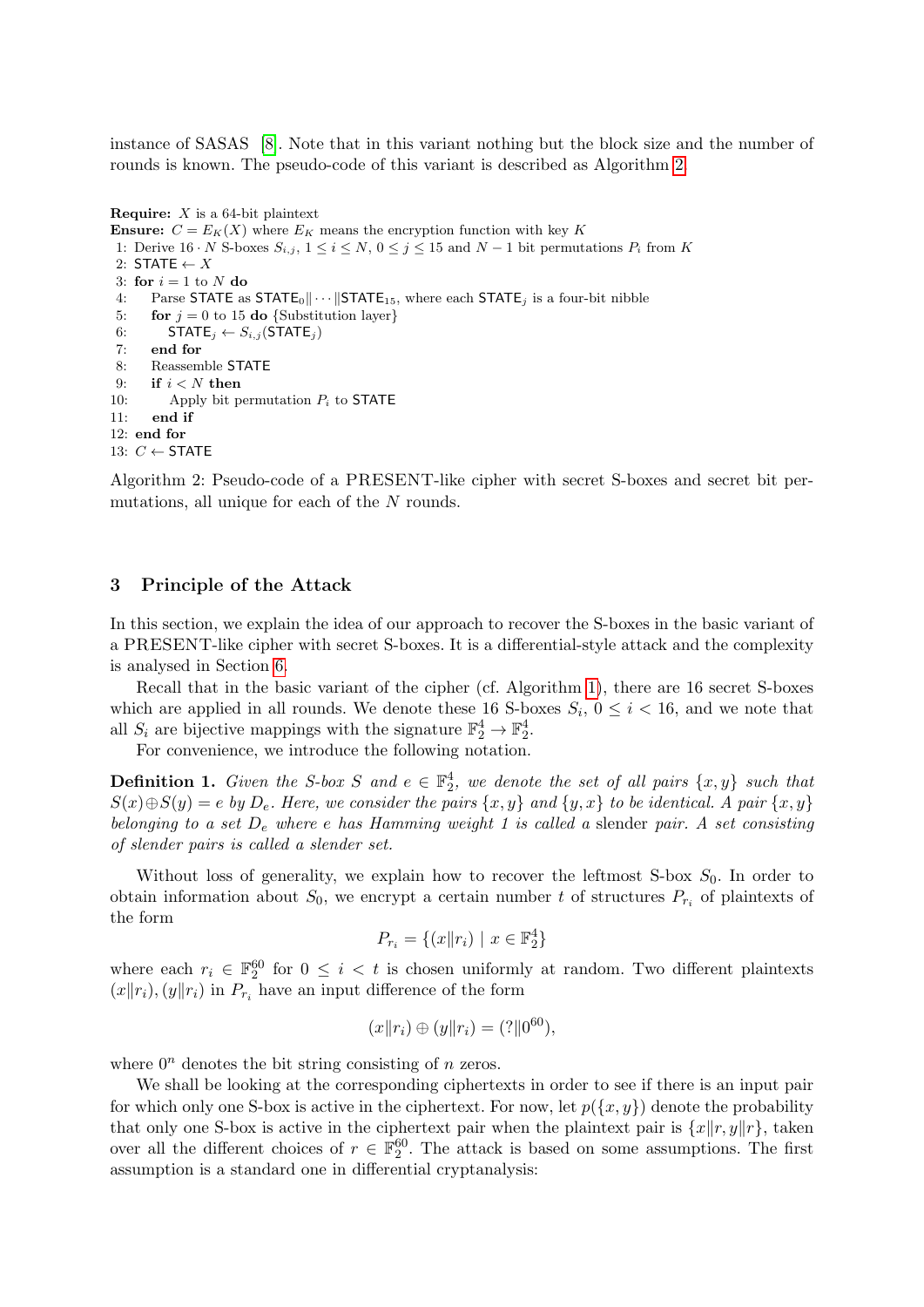**Assumption 1** The probability  $p({x, y})$  depends only on the value of  $S(x) \oplus S(y)$ , not specifically on the pair  $\{x, y\}$ . Hence, given  $e = S(x) \oplus S(y)$ , we can denote this probability  $p_e$ .

We shall be particularly interested in identifying slender pairs. In order to do this, we need the following assumption, which has been experimentally verified to hold in most cases.

**Assumption 2** The probability  $p_e$  is higher when e has Hamming weight 1, than when e has Hamming weight greater than 1.

Learning all the probabilities  $p_e$  would require encryptions of all  $2^{64}$  possible plaintexts, but we can estimate the probabilities by introducing counters

<span id="page-4-0"></span>
$$
C({x, y}) = |{r_i | \exists j : E(x || r_i) \oplus E(y || r_i) = (0^{4j} || ? || 0^{60-4j})}
$$

for all pairs  $\{x, y\}$ ,  $x, y \in \mathbb{F}_2^4$ . Hence, the counter  $C(\{x, y\})$  counts how often only one S-box is active in the ciphertext pair when the input pair to S-box  $S_0$  is  $\{x, y\}$ .

Assumption [1](#page-3-2) says that pairs belonging to the same set  $D_e$  should also have similar counter values when sufficiently many plaintexts have been encrypted. Assumption [2](#page-4-0) says that the highest counter values will (usually) correspond to slender pairs. In the attack we are going to try to identify the slender sets, and this will be relatively easy if the probabilities  $p_e$  and  $p_{e'}$ ,  $e \neq e'$ , are sufficiently different. Experiments show that this condition is often satisfied.

The counter C consists of 120 values since there are  $\binom{16}{2}$  $\binom{16}{2}$  = 120 different pairs  $\{x, y\}$ . After encrypting sufficiently many structures we may sort  $C$  in descending order, and thereby hopefully obtain a partitioning of the 120 pairs into a number of sets corresponding to  $D<sub>e</sub>$  for different values of e. We shall return to this partitioning method in a moment. Our final goal will be to learn all four slender sets  $D_e$ .

Generalizing to all S-boxes and their inverses. In a practical attack we do not only want to eventually recover the S-box  $S_0$ , but all S-boxes. The above observations can clearly be generalized to all S-boxes by introducing additional types of structures and additional counters.

Moreover, the symmetry between encryption and decryption in the cipher we are considering here means that one may obtain the same type of information about the inverse S-boxes as one obtains about the S-boxes themselves. This can even be done in a chosen-plaintext setting, although it may require more texts than in a chosen-ciphertext setting.

Assume now that we have identified  $u$  slender sets for some S-box  $S$ , and  $v$  slender sets for its inverse  $S^{-1}$ . The following table shows the average number of S-boxes that would give rise to the same  $u + v$  sets; these averages are based on 100,000 randomly generated S-boxes.

| $u \backslash v$ |      |                    | -3   |       |  |  |
|------------------|------|--------------------|------|-------|--|--|
|                  | 207  | $\mid$ 3.52 $\mid$ | 1.44 | 1.19  |  |  |
|                  | 3.52 | 1.16               | 1.03 | 1.01  |  |  |
| К                | 1.44 | 1.03               | 1.01 | 1.01  |  |  |
|                  | 1.19 | 1.01               | 1.01 | L O 1 |  |  |

Evidently, if  $u + v \ge 6$ , the S-box is usually uniquely determined from the  $u + v$  sets, and in many cases, fewer sets are sufficient. However, there exist S-boxes  $S$  which are not uniquely determined even if all four slender sets are known for both  $S$  and  $S^{-1}$ .

On a side note: if  $D_e$  and  $D_{e'}$  are known for some S-box S, then  $D_{e \oplus e'}$  does not give any new information about S, since  $D_{e \oplus e'}$  can be derived from  $D_e$  and  $D_{e'}$ . Clearly, if  $\{x, y\} \in D_e$  and  $\{x, z\} \in D_{e'}$ , then  $\{y, z\} \in D_{e \oplus e'}$ . This observation generalizes to more than two sets. In general, given sets  $D_{e_i}$  one can construct all sets  $D_e$  where e can be written as a linear combination of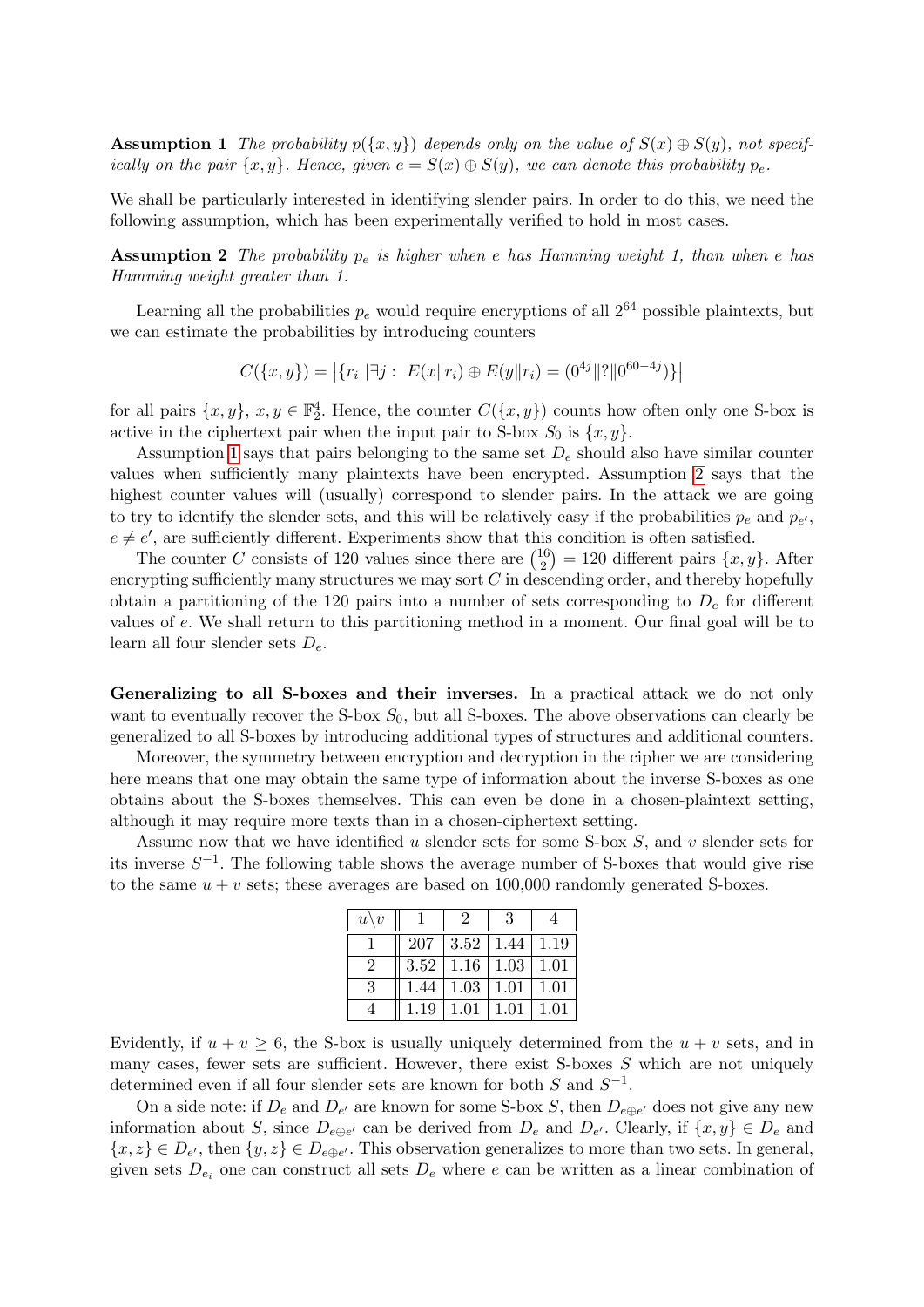the vectors  $e_i$ , see Lemma [1](#page-15-0) in Appendix [B.](#page-15-1) Therefore, we shall generally only be interested in the four slender sets, since all other sets give no additional information about the S-box.

We now describe a number of ways to partition the pairs into sets and to check that this partitioning is correct.

**Partitioning pairs into sets.** Assume again that we are trying to recover S-box  $S_0$ . Our starting point for partitioning pairs (in particular the slender pairs) into sets is the counter C.

The straightforward partitioning method simply sorts C in descending order, and takes the first eight pairs as the first set, the next eight pairs as a second set, etc. Using this method obviously means that we shall often make the wrong partitioning into sets, but the partitioning can be checked using the very strong filtering methods described in the following subsection.

Filtering methods. Given u sets for some S-box S and v sets for its inverse  $S^{-1}$ , the most indicative method to check whether these sets may be correct is to see how many S-boxes would give rise to the same sets. If no S-box gives rise to these sets, then clearly the sets must be wrong. However, counting the number of S-boxes that give rise to these sets is somewhat inefficient (see, however, Section [4\)](#page-6-0), and as we have seen, if we only know a few sets, there are usually several S-boxes that give rise to the same sets, and so the probability of a false positive is high in this case. We call this filter the existence filter.

A much more efficient method is based on the trivial observation that for any valid set  $D_e$ , we have that  $\{x, y : \{x, y\} \in D_e\} = \mathbb{F}_2^4$ . In other words, a valid set "covers" all values in  $\mathbb{F}_2^4$ . Hence, if we have identified a candidate set D containing two pairs  $\{x, y\}$  and  $\{x, z\}$ , then D cannot be a valid set. Although this method is very simple, it is in fact a very strong filter; the probability that eight randomly chosen pairs among the 120 pairs cover all values in  $\mathbb{F}_2^4$  is only

$$
\prod_{i=1}^{7} \frac{\binom{2i}{2}}{\binom{16}{2} - i} \approx 2^{-18.7},
$$

and therefore in practice, many wrong candidate sets are discovered by this method. We call this filter the cover filter.

It should be noted that one can prove that the cover filter is not only necessary, but also sufficient; see Appendix [B.](#page-15-1)

The final filtering method that we describe here is based on the observation that if  $\{x_1, y_1\}$ and  $\{x_2, y_2\}$  belong to the same set  $D_e$ , then  $\{x_1, y_2\}$  and  $\{x_2, y_1\}$  will also belong to the same set  $D_{e'}$  for some  $e' \neq e$ , and likewise,  $\{x_1, x_2\}$  and  $\{y_1, y_2\}$  will belong to the same set  $D_{e''}$  for some  $e'' \notin \{e, e'\}$ . To see this, note that if  $\{x_1, y_1\}$  and  $\{x_2, y_2\}$  belong to the same set  $D_e$ , then (by definition)  $S(x_1) \oplus S(y_1) = S(x_2) \oplus S(y_2) = e$ , and therefore  $S(x_1) \oplus S(y_2) = S(x_2) \oplus S(y_1) = e$  $e \oplus S(y_1) \oplus S(y_2) \neq e$ , etc. Hence, assume that we know two sets D' and D'' (both already known to cover  $\mathbb{F}_2^4$ , and that  $\{a, b\} \in D'$  and  $\{a, c\} \in D''$ . Now, if  $\{c, d\} \in D'$ , then for these two sets to both be valid, it must hold that  $\{b, d\} \in D''$ . We call this filter the *bowtie filter*; if one follows the "partner" b of a in the set D' and jumps to the next set  $D''$  to find the partner d of b there and so forth, then one should come back to the pair  $\{a, b\}$  in D' after two jumps back and forth between the two sets, hence forming a bowtie-shaped cycle:

$$
D' = \{ \{a, b\}, \{c, d\} \dots
$$
  

$$
D'' = \{ \{a, c\}, \{b, d\} \dots
$$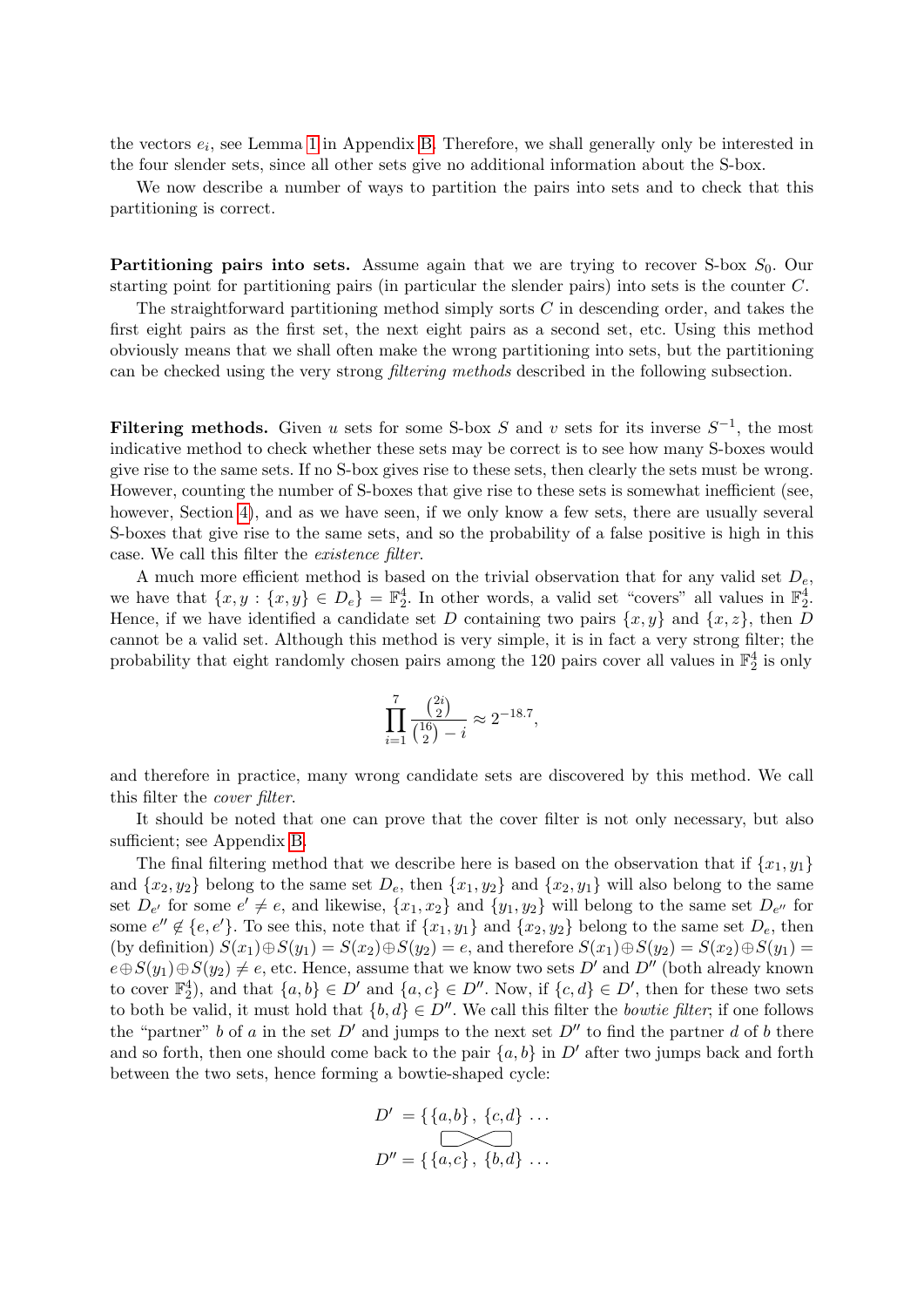#### 3.1 Relaxed truncated differentials

The method considered so far increments a counter only when there is a single active S-box in the ciphertext pair. The probability of this event is relatively low, so many plaintext pairs are needed before it is possible to partition pairs into sets.

It is much more likely that the weight one difference spreads moderately through the cipher resulting in a few active S-boxes in the ciphertext. Hence, we might find slender pair candidates more efficiently by looking at ciphertext pairs with more than one active S-box. The more active S-boxes we allow, the more noise we will get, and so there is a tradeoff between the signal-to-noise ratio, and the strength of the signal.

It turns out that allowing even a relatively large number of active S-boxes does not introduce too much noise. This can be used to make the attack more efficient. For each input S-box  $S_i$  and for each pair  $\{x, y\}$  we introduce counters  $C_{i,j}(\{x, y\})$ . We increment the counter  $C_{i,j}(\{x, y\})$ every time the input pair  $\{x, y\}$  to S-box  $S_i$  (with a random but fixed input to the other Sboxes) leads to exactly j S-boxes being active, where j ranges from 1 to 15. When we have done a number of encryptions we may sort the counters  $C_{i,j}$  for some pair i, j. If the cover filter identifies sets based on this sorting, we assume that these are correct slender sets. When we have several sets, we use the bowtie filter to check the validity of the sets. We do this for increasing  $j$  from 1 to 15. Since the cover filter is a very strong filter, the risk of errors is low, both in the cases where the signal is weak (small values of  $j$ ), and also in the cases where there is a lot of noise (large values of  $j$ ).

### <span id="page-6-0"></span>4 The Attack in Practice

We now describe how the attack is carried out in practice. The attack consists of a data collection phase followed by an S-box recovery phase, and those two phases are repeated until all or almost all S-boxes have been recovered.

#### 4.1 Data Collection Phase

In the data collecting phase we simply encrypt structures and increment counters when applicable. Each structure consists of 16 plaintexts differing in only a single input S-box. Which S-box is active is a random choice among the S-boxes that have not already been recovered.

After encryption, we check all 120 pairs of ciphertexts to see if any of them are active in less than 16 S-boxes. If so, we increment the corresponding counter for the input pair to the S-box that was active in the plaintext.

We also carry out decryptions in order to obtain information about the inverse S-boxes.

#### 4.2 S-box Recovery Phase

Every once in a while, we stop collecting data and try identifying sets for each S-box. This is done by first sorting the counters for each number of active output S-boxes. We start with the lowest number of active output S-boxes. We check if the top eight counter values in the sorted list passes the cover filter. If so, we consider these eight pairs a slender set and add it to a collection of identified sets, unless the set is already present in the collection. When there are multiple sets in the collection, we check that they pass the bowtie filter. We then look at the next eight pairs and so forth. We stop adding sets when we have identified four sets, or we run into an inconsistency such as a failing bowtie test or non-disjoint sets. In case of an inconsistency, we give up identifying sets for this S-box.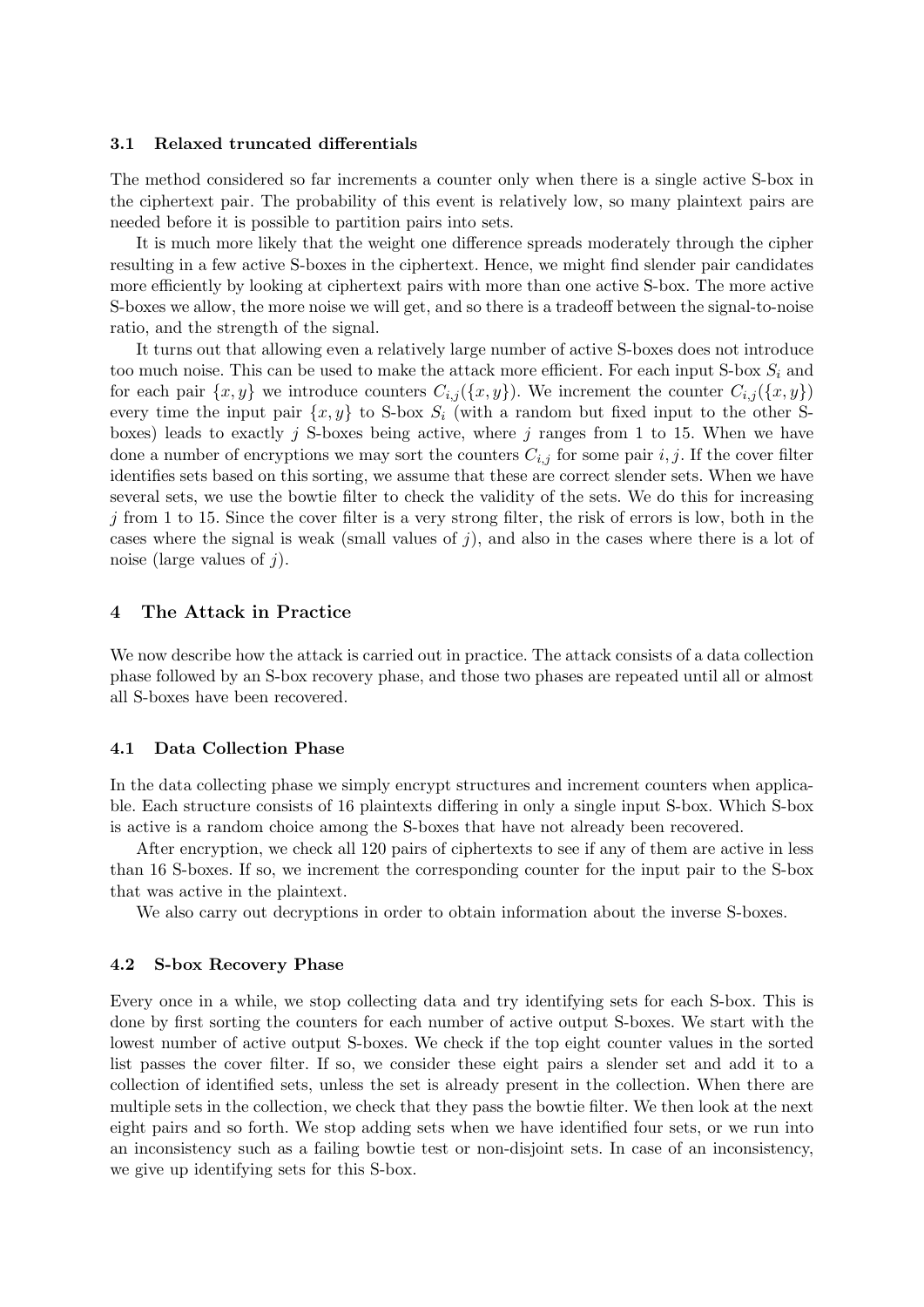The bowtie filter can also be used to filter out candidate sets that can be derived from existing sets. Consider as an example a situation where the following two candidate sets  $D_e$  and  $D_{e'}$  (passing the bowtie test) have been identified:

$$
D_e = \{\{0, 1\}, \{2, 3\}, \{4, 5\}, \{6, 7\}, \{8, 9\}, \{a, b\}, \{c, d\}, \{e, f\}\}
$$
  

$$
D_{e'} = \{\{0, 2\}, \{1, 3\}, \{4, 6\}, \{5, 7\}, \{8, a\}, \{9, b\}, \{c, e\}, \{d, f\}\}.
$$

From these two sets we can derive the set  $D_{e \oplus e'}$  directly as

$$
D_{e \oplus e'} = \{ \{0, 3\}, \{1, 2\}, \{4, 7\}, \{5, 6\}, \{8, b\}, \{9, a\}, \{c, f\}, \{d, e\} \}
$$

As an example,  $S(0) \oplus S(3) = (S(0) \oplus S(1)) \oplus (S(1) \oplus S(3)) = e \oplus e'$ . Hence, if we identify a set which can be derived from two sets already identified, then we should not add the third set to our collection (on the assumption that the first two sets are slender, which means the third is not).

We note that if one swaps two "bowtie pairs" in two valid sets (e.g., the pairs  $\{0,1\}$  and  $\{2,3\}$  could be swapped with  $\{0,2\}$  and  $\{1,3\}$  in  $D_e$  and  $D_{e'}$  above), then the resulting sets will still pass both the cover and the bowtie test. This is a potential cause for errors; if two sets have roughly the same probability of causing a single active S-box in the ciphertext, and the distribution of the probabilities for each output S-box is similar for the two sets, then we are likely to generate wrong sets that pass both the cover and the bowtie test. This error may be caught by the existence filter (cf. the following), but if not, then we'll be recovering the wrong S-box. This does happen in practice, although it is rather rare.

We repeat the above method of identifying sets for the inverse S-boxes as well, maintaining separate counters for these.

Once we have identified as many sets as possible using this method (for both the S-box and its inverse), we can apply the existence filter to check if these sets can possibly be valid; if there is no S-box generating these sets, then the sets are obviously not valid. As mentioned in Section [3,](#page-3-0) applying the existence filter is not terribly efficient; on the other hand, it is not terribly slow either. A reasonably efficient way to implement it is by making guesses for values of  $S(0)$  and the exact values e for the identified sets  $D_e$  until one runs into an inconsistency with the candidate sets. Note that once these guesses have been made, we may find the "partner" of 0 in all candidate sets. For instance, if the two sets  $D_e$  and  $D_{e'}$  in the example above are our candidate sets, and we guess that  $S(0) = 0$ , then we would know that  $S(1) = 2<sup>i</sup>$  and  $S(2) = 2<sup>j</sup>$ for some (guessed) i, j,  $i \neq j$  and  $0 \leq i, j < 4$ . We would obtain similar information about the inverse S-box from the candidate sets for the inverse S-box. This method is able to find all candidate S-boxes in a fraction of a second given at least one set for the S-box and one set for its inverse.

If an S-box (or a candidate for it) has been recovered, we stop considering this S-box both in the data collection and the S-box recovery phase. If not all S-boxes have been recovered, we continue the data collection phase. In some cases, we have to give up recovering one or more S-boxes because we are unable to identify sufficiently many sets, or because we consistently get no candidates for the S-box based on the identified sets. In the latter case, there is obviously an error in the partitioning into sets. If we consistently obtain multiple candidates for an S-box, we may also accept this and consider the S-box recovered, keeping a record of all candidates.

#### <span id="page-7-0"></span>5 Case study: the block cipher Maya

Maya is a block cipher proposed at WCC 2009 [\[3\]](#page-14-1). It is a PRESENT-like cipher with key dependent S-boxes (repeated in every round) and a fixed, known bit permutation (see Fig. [1\)](#page-8-0).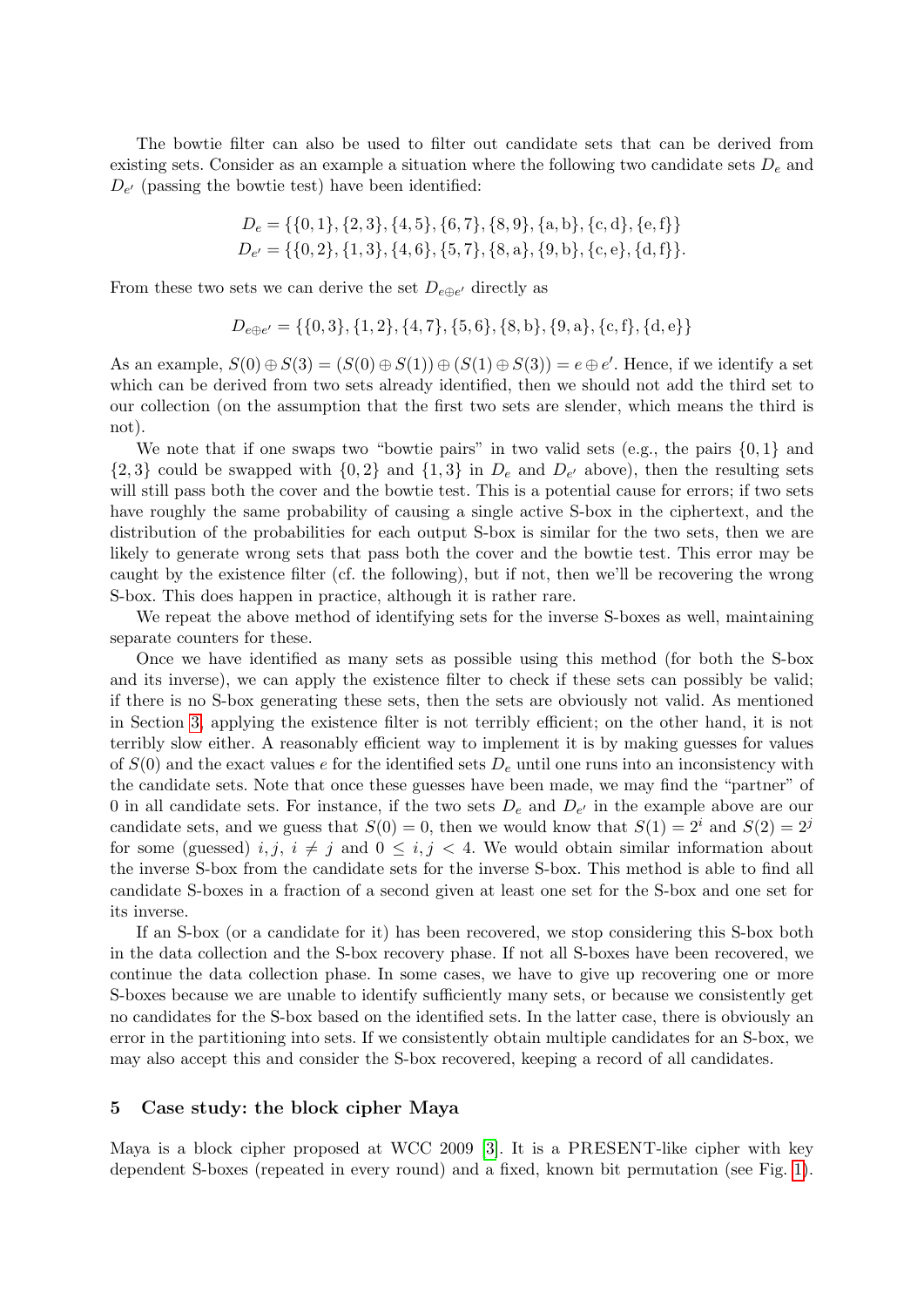

<span id="page-8-0"></span>Fig. 1. The Maya bit permutation.

Each round also contains an addition of a round key. The round keys and the S-boxes are derived from the 1024-bit master key.

Since the S-boxes are the same in every round, using the differential-style attack described above, we are able to get information on the S-boxes and their inverses. We get information on both directions for every encrypted pair and can choose to also do decryptions to obtain information about the inverse of a specific S-box. In this way we often recover at least two sets in each direction, which usually means all the S-boxes can be determined uniquely. The key addition, however, means that we only obtain the correct S-boxes up to an xor by the last round key, which is unknown. However, this still enables us to peel off the first and the last round of encryption, after which the attack can be repeated on this reduced cipher. Moreover, we expect that once the S-boxes are known, a dedicated differential or linear attack is more efficient than our general attack. In the end, we obtain a description of an equivalent cipher.

The standard number of rounds in Maya is 16 and below the log of the complexity to recover the secret S-boxes for a number of different randomly chosen example keys is given. Complexities in italics are extrapolated values from running the attack on fewer rounds.

| Complexity 45.5 36.0 35.9 36.9 35.7 39.3 37.4 37.1 40.6 38.5 39.4 39.5 36.0 36.7 38.3 37.4 |  |  |  |  |  |  |  |  |
|--------------------------------------------------------------------------------------------|--|--|--|--|--|--|--|--|

Moreover, Table [1](#page-15-2) (Appendix [A\)](#page-15-3) shows the log of the complexity (number of texts) as a function of the number of rounds for the same example keys. See Fig. [2](#page-9-1) for a graphical representation. The complexities refer to obtaining all 16 S-boxes (whenever possible, see discussion below), so that the first and the last round can be peeled off, and the cipher with two round less can then be attacked.

In this implementation of the attack, an S-box was considered correctly recovered if only one S-box gave rise to the given partitioning into sets (or the given top 32 pairs). However, if a substantial amount of time had been spent on an S-box, the conditions were relaxed such that even if there were more than one candidate S-box, work on this S-box was still discontinued and all candidates were printed. In extreme cases, where there were no candidate S-boxes after a lot of time had been spent trying to recover the S-box, that S-box was given up. The choice of when to accept multiple candidates, or when to give up an S-box, obviously affects the complexity of the attack. A more sophisticated implementation might adapt better to these situations. As an example, if the program consistently gives rise to the same partitioning into sets, and there are no candidates for this partitioning, one might try swapping elements between sets in such a way that the bowtie condition still holds.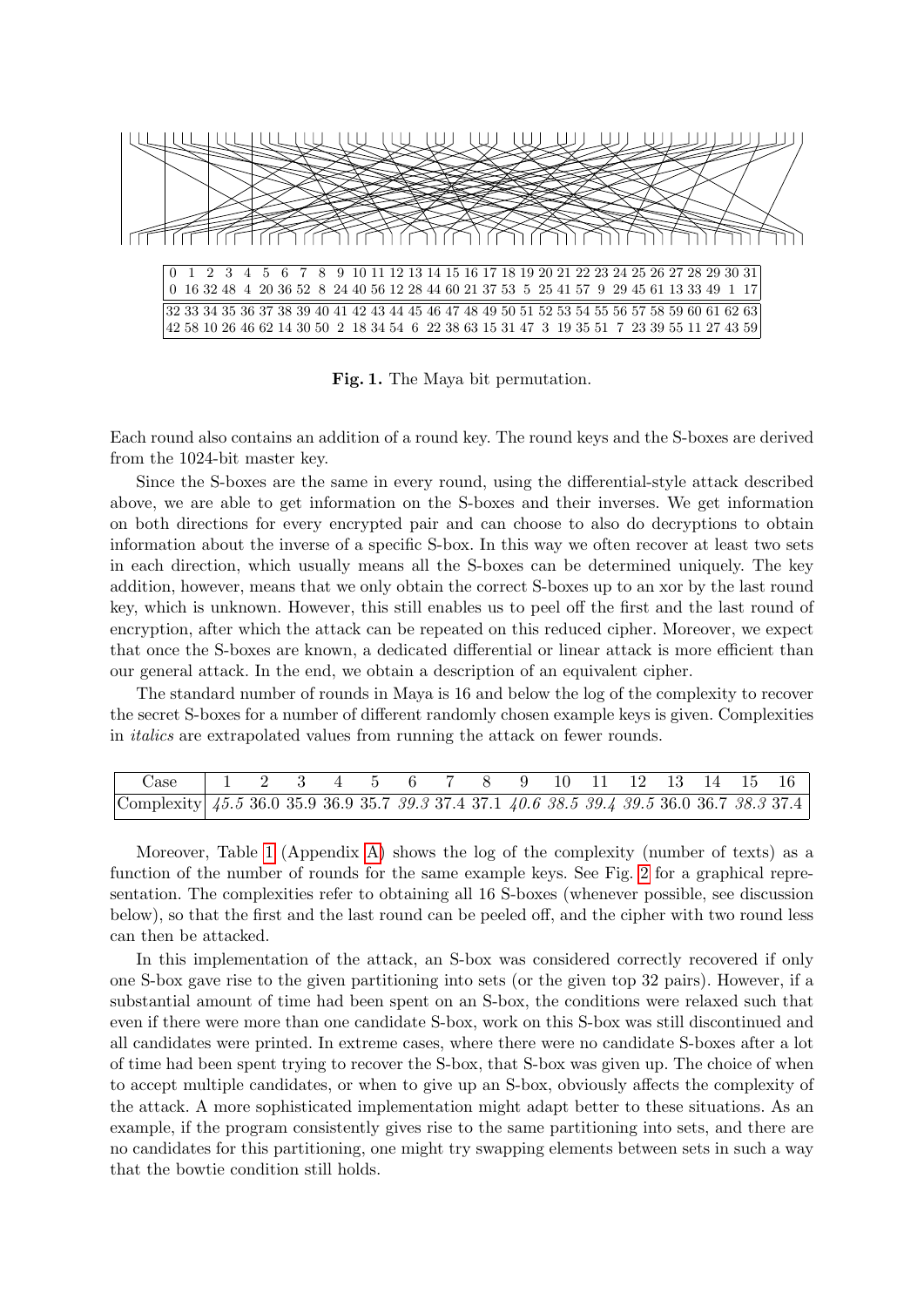

<span id="page-9-1"></span>Fig. 2. A graphical representation of the data in Table [1.](#page-15-2) The thick line represents the median computed for each number of rounds.

The error rate of the attack is very low. If we consider the highest number of rounds broken in each of the 16 test cases, then the total number of S-boxes that had to be recovered was  $16 \cdot 16 = 256$ . Of these, 245 were correctly recovered with only a single S-box candidate. For seven S-boxes, there were multiple candidates, and the correct S-box was always one of these. The number of candidates ranged from two to four. Three out of 256 S-boxes were incorrectly recovered with only a single S-box candidate. One S-box was given up due to too much time spent trying to recover it.

In a real attack, the fact that some S-boxes were incorrectly recovered would be discovered after attempting to break the cipher reduced by the first and the last rounds. By making sure that a large amount of information about the identified sets and the counter values is recorded, it is likely that one would be able to locate the S-box causing the problem. For instance, there may be 16 counters that are all similar, meaning that it is likely that two sets have been mixed up.

### <span id="page-9-0"></span>6 Model for the Complexity of Recovering Sets  $D_e$

For a small number of rounds the attack to recover one or more sets  $D_e$  has small complexity and it is possible to get sufficient experimental data. However, to be able to extrapolate the attack complexity we describe a theoretical model below.

In the attack we are faced with the problem to group 120 counters  $C({x, y})$ , each belonging to an input pair to an S-box of the first round, into 15 distinct groups. All pairs within a group should yield the same output difference, i.e., belong to a set  $D<sub>e</sub>$  for some e.

Interpreting the counters  $C({x, y})$  as random variables, a counter  $C({x, y})$ , with  $S(x) \oplus$  $S(y) = e$  is binomially distributed with parameters n and  $p_e$ . Here  $p_e$  is the probability that the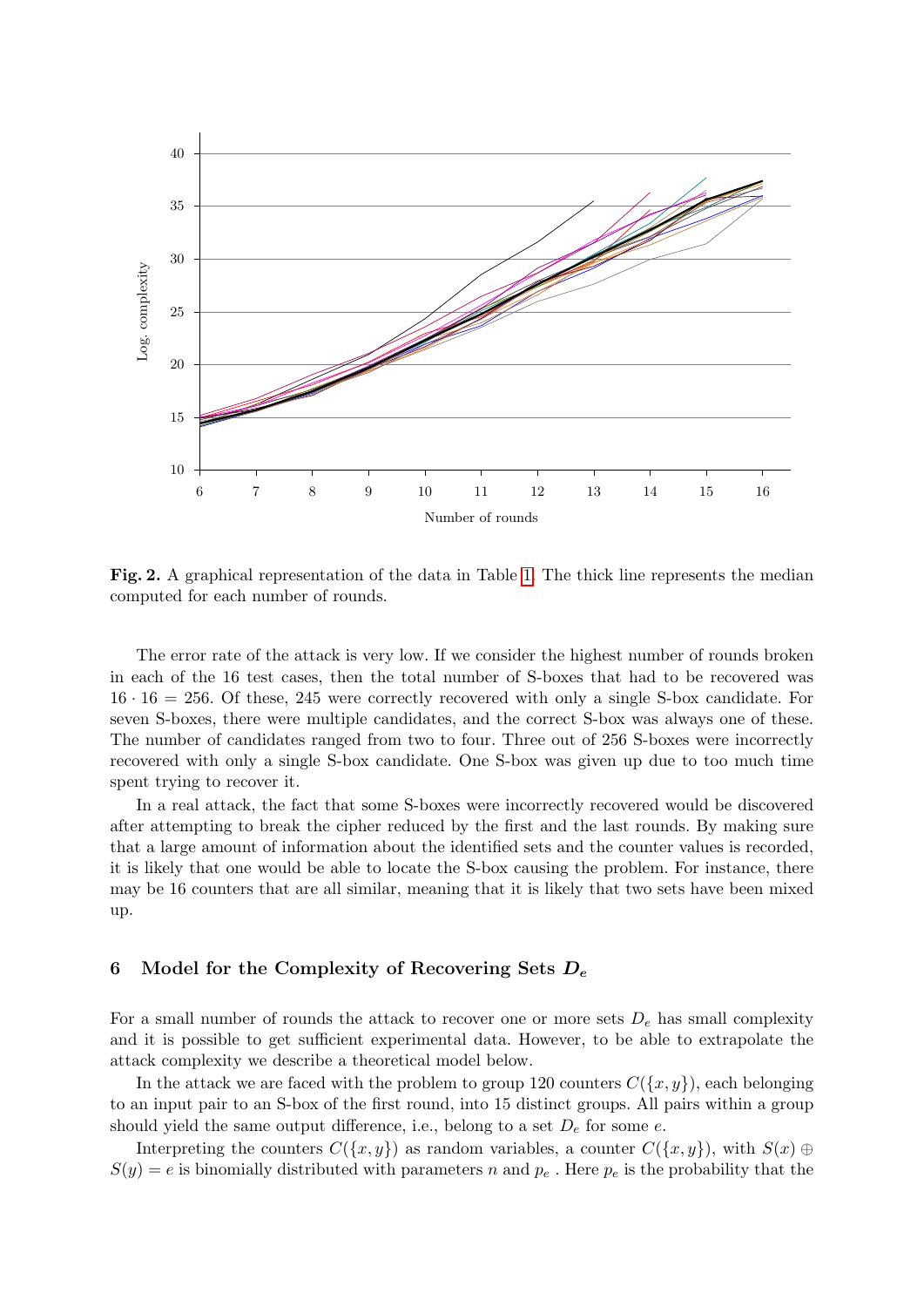difference  $(e||0^{60})$  after the first layer of S-boxes yields to only one active S-box in the output and  $n$  is the number of text pairs.

Assumption [2](#page-4-0) states that counters  $C({x, y}$  such that  $S(x) \oplus S(y)$  has a weight greater than one are significantly smaller than others and we therefore focus only on the 32 counters corresponding to slender pairs. Thus, we consider 8 counters distributed with parameters  $(n, p_1)$ , 8 distributed with parameters  $(n, p_2)$ , 8 distributed with parameters  $(n, p_4)$  and finally 8 counters distributed with parameters  $(n, p_8)$  (here we identified  $e = (0, 0, 0, 1)$  with  $1, e = (0, 0, 1, 0)$  with 2 etc.). Without loss of generality we assume  $p_1 \geq p_2 \geq p_4 \geq p_8$  and that holds  $p_1 \neq p_2$ . The attack works by looking at the 8 highest counters and is successful if those counters correspond to the same output difference, e.g.,  $e = 1$ , of the S-box. The attack fails whenever there exists a pair  $\{x_1, y_1\}$  with output difference '1' and a pair  $\{x_2, y_2\}$  with  $S(x_2) \oplus S(y_2) \neq 1$  such that  $C({x_1,y_1}) \leq C({x_2,y_2})$ . In the following we estimate this failure probability depending on the number of samples  $n$ .

To simplify the problem for now, we consider only two pairs  $\{x_1, y_1\}$  and  $\{x_2, y_2\}$  and their corresponding counters where  $C({x_1,y_1})$  is distributed with parameters  $(n,q)$  and  $C({x_2,y_2})$ is distributed with parameters  $(n, p)$  for  $q > p$ . The attack fails if  $C({x_1, y_1}) \leq C({x_2, y_2})$  and thus we denote  $Z = C({x_2,y_2}) - C({x_1,y_1})$  and

err = Pr(C({x<sub>1</sub>, y<sub>1</sub>}) 
$$
\leq C({x2, y2})
$$
) = Pr(Z  $\geq$  0).

To investigate this error further consider the usual approximation of the binomial distribution by the normal distribution,  $C({x_1,y_1}) \sim N(nq,nq(1-q))$  and  $C({x_2,y_2}) \sim N(np,np(1-p)).$ With this approximation, the distribution of Z can be approximated by  $Z \sim N(\mu, \sigma^2)$ , where  $\mu = n(p - q)$  and  $\sigma = n(p(1 - p) + q(1 - q)).$ 

The density function for the normal distribution with mean  $\mu$  and variance  $\sigma^2$  is given by the following formula:  $f(x) = \frac{1}{\sqrt{2}}$  $rac{1}{2\pi\sigma}e^{-\frac{(x-\mu)^2}{2\sigma^2}}$  $\overline{2\sigma^2}$ . The integral of the normal density function is the normal distribution function

$$
N(t) = \frac{1}{\sqrt{2\pi}} \int_{-\infty}^{t} e^{-\frac{1}{2}x^2} dx.
$$

The error we make is thus described by

$$
\text{err} \approx 1 - \frac{1}{\sqrt{2\pi}\sigma} \int_{-\infty}^{0} e^{-\frac{(x-\mu)^2}{2\sigma^2}} = 1 - \frac{1}{\sqrt{2\pi}} \int_{-\infty}^{\frac{-\mu}{\sigma}} e^{-\frac{x^2}{2}} = 1 - N \left(\frac{-\mu}{\sigma}\right).
$$

<span id="page-10-0"></span>The following lemma gives an estimate of the 'tail'  $1 - N(x)$  which is useful to approximate the error.

# Lemma 1 ( [\[12\]](#page-14-10))  $As x \to \infty$

$$
1 - N(x) \approx x^{-1} \phi(x)
$$

where  $\phi(x) = \frac{1}{\sqrt{2}}$  $\frac{1}{2\pi}e^{-\frac{x^2}{2}}.$ 

Using the approximation of Lemma [1](#page-10-0) yields

<span id="page-10-1"></span>
$$
\text{err} \approx 1 - N(-\frac{\mu}{\sigma}) \approx -\frac{\sigma}{\mu} \frac{1}{\sqrt{2\pi}} e^{-\frac{1}{2}(\frac{\mu}{\sigma})^2}.
$$
 (1)

From [\(1\)](#page-10-1) it follows that for a given failure probability err the sample must be of size

<span id="page-10-2"></span>
$$
n > \frac{-c(p^2 - p + q^2 - q)}{(p - q)^2},\tag{2}
$$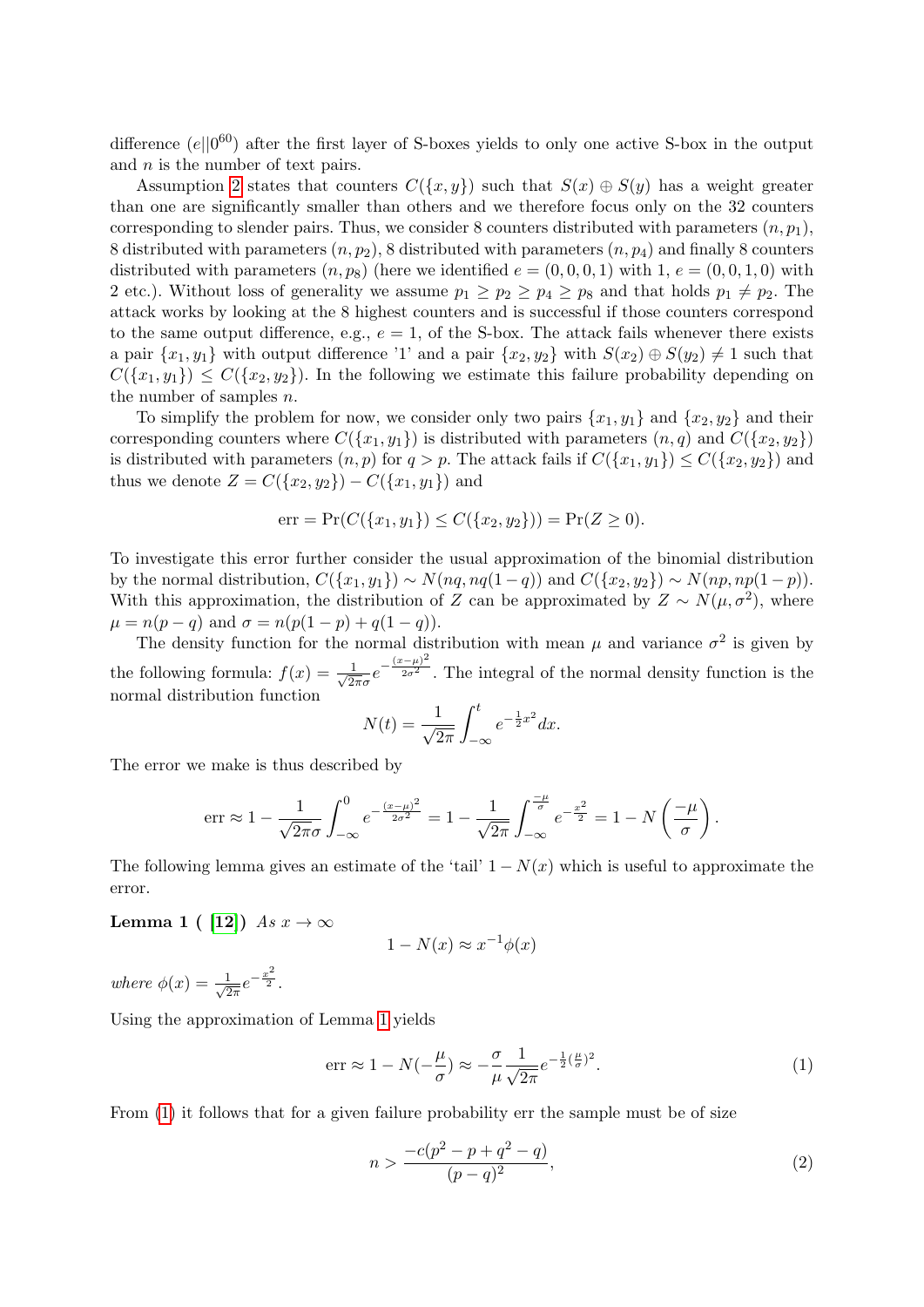where  $c = \text{LambertW} \left( \frac{1}{2 \text{err}^2 \pi} \right)$  [\[13\]](#page-14-11) is a small constant depending on the error.

After having estimated the failure probability for 2 counters, assuming independence, the total error probability  $err_t$ , that is, the probability of the event that one of the 8 counters with parameter  $(n, p_1)$  being smaller than one of the 24 counters with parameters  $(n, p_2), (n, p_4), (n, p_8)$ can be bounded as

$$
err_t \le 1 - (1 - err)^{8 \cdot 24}.
$$

If we allow an error probability of  $err_t \leq 0.5$ , which in light of the strong cover filter is clearly sufficient, we need err  $\leq 1 - 0.5^{1/(8 \cdot 24)} \approx 0.0036$ . For this  $c = 8$  is sufficient.

The next step is to find a way to estimate the probabilities  $p_e$ . Assuming the cipher is a Markov cipher we can model the propagation of differences through the cipher as a matrix multiplication of the difference distribution matrices and the permutation matrices. Considering the difference distribution table for the whole layer of S-boxes would yield a  $2^{64} \times 2^{64}$  matrix. Therefore we determine the difference distribution matrix which contains only the probabilities for 1 to 1 bit differences, which as it turns out when comparing to experimental data, is a good approximation. This matrix is of size only  $64 \times 64$ . This enables us to simulate the propagation of 1 to 1 bit differences through a number of rounds using matrix multiplications. For the resulting matrix an entry  $(i, j)$  contains the probability that given the single, active input bit i after the first layer of S-boxes, a single output bit  $j$  in the second last round will be active. This matrix can therefore be used to get an estimate for the parameters of the counters. We determine the probability that given a fixed 1 bit difference after the first round exactly one S-box is active in the last round (analogously for the inverse). This can be done by summing over the corresponding matrix entries. Then we use formula [\(2\)](#page-10-2) to calculate the number of plaintexts needed to recover at least two sets  $D_e$  in each direction. Note that in the original attack we do not restrict ourselves to having a single active S-box in the last round but a limited number of active S-boxes. Furthermore, we can expect that a single active S-box will on average not lead to 16 active S-box after two rounds of encryption. Thus we believe that in practice we can break at least two more rounds of encryption with the sample size determined by the model, meaning the model yields an upper bound for the complexity.

The comparison between the experimental data and the modeled data support this assumption.

To justify the introduced model we implemented the attack for a small number of rounds (see Section [5\)](#page-7-0). For each number of rounds we sampled 1000 ciphers in our model to determine the sample size needed to distinguish between the two distributions. Fig. [3](#page-12-0) gives a comparison of the experimental data with that of the model for the case that we want to recover at least four set  $D_e$  for all 16 S-boxes. The black line shows the experimental data and the red line shows the model for an error of around  $0.3\%$  which corresponds to  $c = 8$ . The complexity denotes the logarithm of the number of plaintexts used. As seen, the model seems to give an upper bound on the complexity of the attack. In some rare cases the difference between  $p$  and  $q$  is close to zero, which leads to a very high attack complexity. These rare cases have a strong influence on the average complexity, hence we considered the median instead of the mean to estimate the complexity of the attack.

The modeled data suggest that we are able to break up to 28 rounds before we reach the bound of  $2^{64}$  available plaintexts.

### <span id="page-11-0"></span>7 Extensions

In this section we outline some possible extensions of our attack. This includes some further improvements (cf. Section [7.1\)](#page-12-1) as well as attacks on the more general variant of the cipher where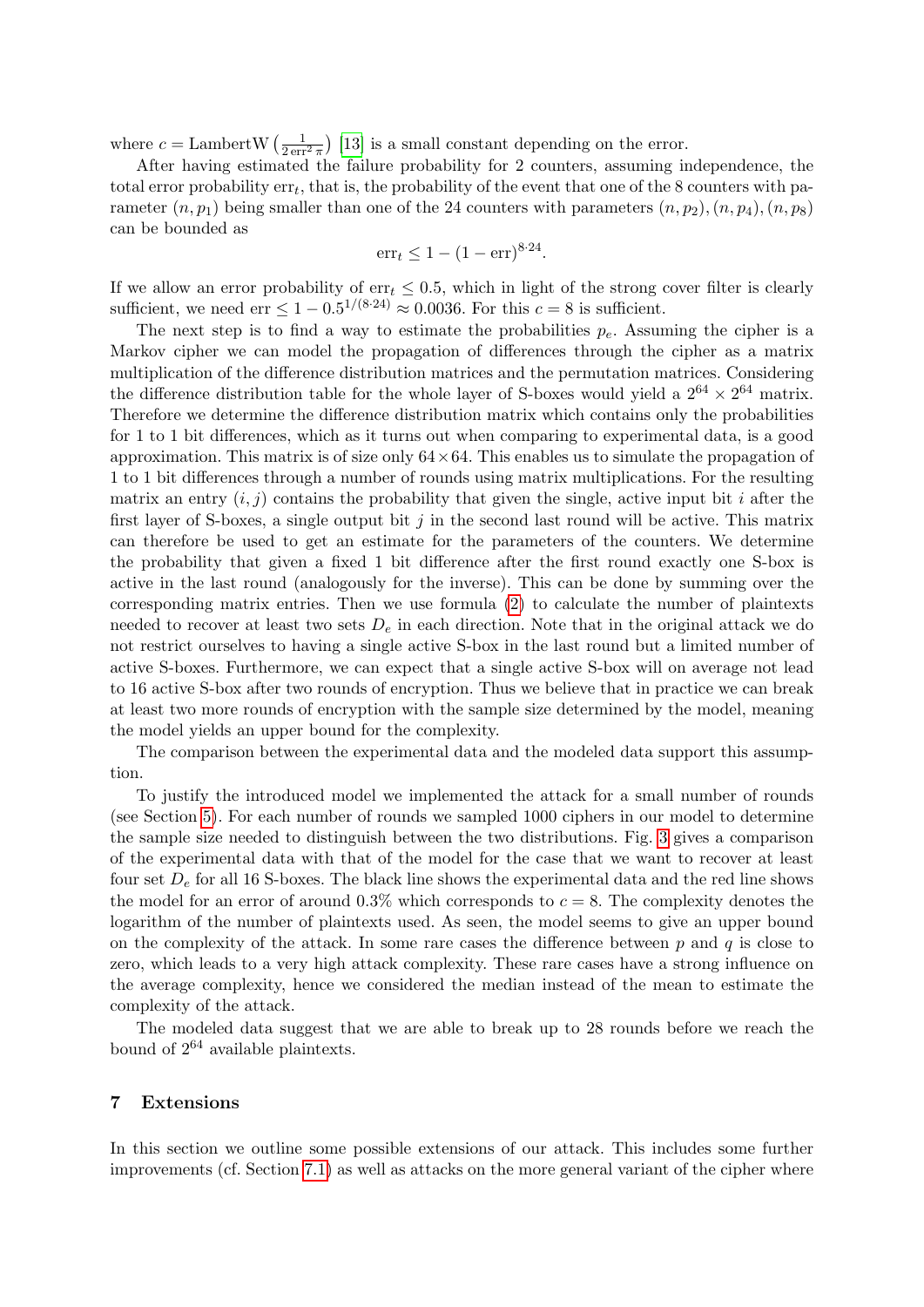

<span id="page-12-0"></span>Fig. 3. Comparison between the medians of the experimental data and the model for recovering two sets  $D_e$  in each direction. The black line shows the experimental data while the red (gray) line shows the data from the model. The complexity unit is one plaintext.

all components in all rounds are chosen independently and uniformly at random (cf. Section [7.2\)](#page-12-2).

### <span id="page-12-1"></span>7.1 Linear cryptanalysis

In the differential-style attack one hypothesis is that the probability of a characteristic with a single-bit difference at the output of the S-box layer in the first round is correlated to a single-bit difference at the input to the S-box layer in the last round or to the number of active S-boxes in the last round. Using a similar hypothesis for linear characteristics one can mount a linear attack to extract information about the secret S-boxes. In the differential-style attack one tries to identify sets of eight pairs of values related to a certain differential. In a linear-style attack one tries to identify pairs of eight values related to a certain linear characteristic. It was confirmed in a small number of experiments on ciphers with a small number of rounds that this approach can be used to derive information about the S-boxes. One natural future direction of research is to combine the differential-style attack outline in this paper with a similar linear-style attack.

### <span id="page-12-2"></span>7.2 Fully random PRESENT-like ciphers

In this section we consider PRESENT-like ciphers where the S-boxes and the bit permutations of all rounds are chosen independently and uniformly at random, that is ciphers given by Algorithm [2.](#page-3-1)

For such a cipher one would not get information about the inverse S-boxes like in the case of Maya. Moreover, the S-boxes are not uniquely determined, cf. Appendix [B](#page-15-1) for more details. One needs to recover all four spender sets  $D_e$  for each S-boxes. We implemented a series of attacks on such ciphers and the results show that recovering four sets is indeed possible, but not for all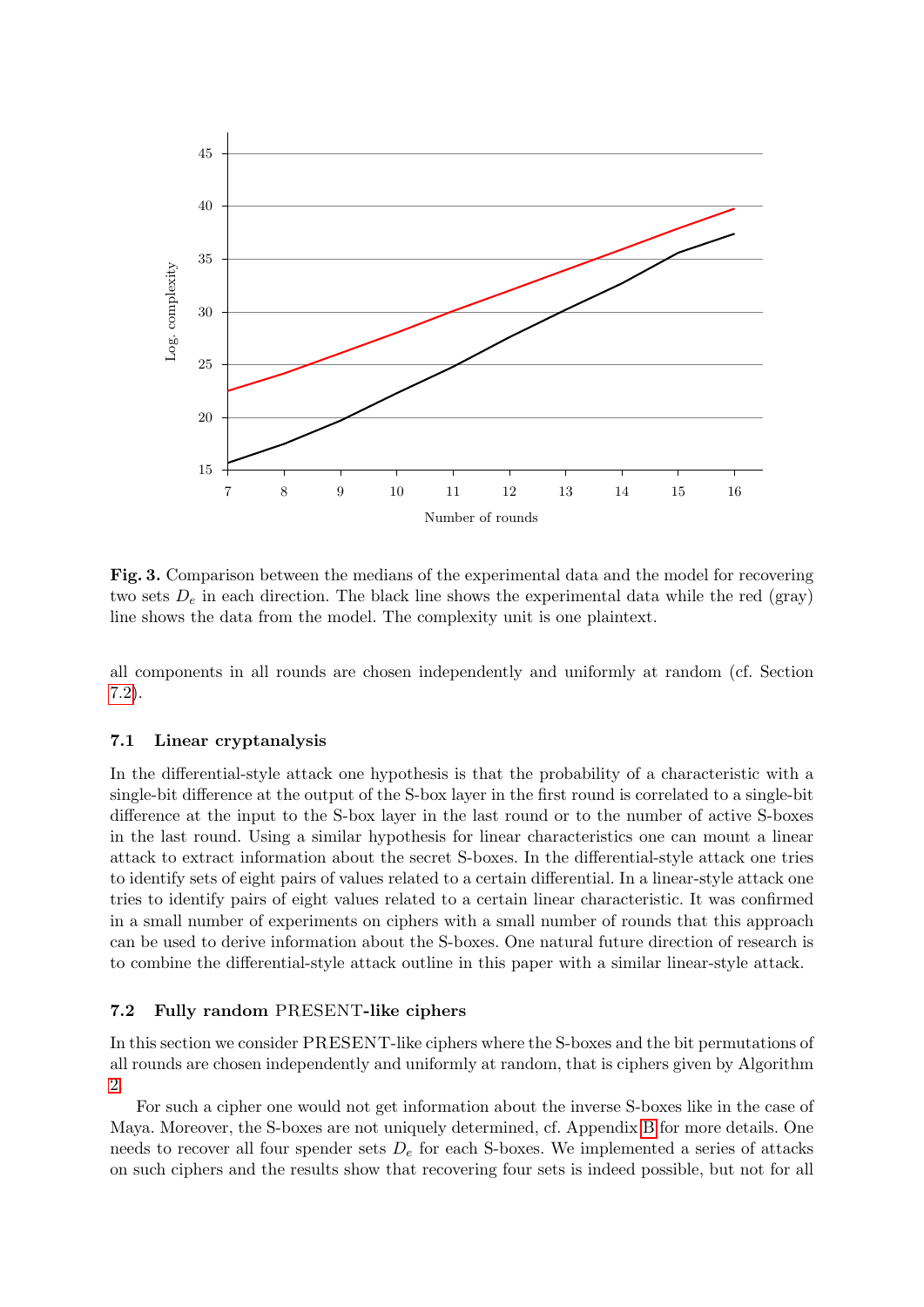S-boxes. The following table shows the results of our tests to fully recover one S-box in the first round. The complexity is the number of chosen plaintexts needed and is given as the median of 500 tests.

|   | Rounds Complexity Probability |        |
|---|-------------------------------|--------|
|   | 212.5                         | $73\%$ |
| 5 | 215.5                         | 82\%   |
|   | 24.5                          | 81\%   |

In each test the computation was stopped if not all 4 slender sets where obtained with  $2^{30}$ structures. The tests are very time-consuming which is why results for 6 and 7 rounds were not implemented.

Summing up, the attack does not seem to be able to fully recover all S-boxes of the first (or last) round, merely about 80%. However in the remaining cases, the attack identifies one, two or three sets  $S_e$ , which means that only a limited number of choices for these S-boxes remain. Depending on exactly how many choices of the S-boxes are left, one possible way to proceed is to simply make a guess, and repeat the attack on a reduced number of rounds. If S-boxes in other rounds cannot be successfully recovered, the guess might have been wrong. This is a topic for further research.

Recovering the Bit Permutations. Once the first S-box layer has been recovered, one can start recovering the first bit permutation layer. Here we outline the technique.

The idea is similar to the method of recovering S-boxes; one encrypts plaintext pairs differing in (e.g.) two bit positions. Whenever the output difference is small (e.g., one active S-box), one increments a counter for the pair of positions differing in the plaintext. This is repeated a number of times for all pairs of bit positions. One may now assume that the highest counter values correspond to pairs of bit positions that are mapped to the same S-box input.

This leads to information about which bit positions are mapped to the same S-box input in the next round. One can also vary three or four bit positions in order to obtain more information. The complexity of this method has not been thoroughly investigated, but preliminary results indicate that it is similar to (if not lower than) the complexity of recovering S-boxes.

#### <span id="page-13-1"></span>8 Conclusion

In this paper a novel differential-style attack was presented and applied to several 64-bit PRESENTlike ciphers with secret components. A variant with 16 secret S-boxes can be attacked for up to 28 rounds with a data complexity of less than  $2^{64}$ . It is interesting to note that the best known attack on PRESENT, a linear attack, can be used to cryptanalyse up to 26 rounds of PRESENT (which has publicly known S-boxes and bit permutation).

Also, the variant where the S-boxes and bit permutations are chosen at random for every round can also be attacked with a data complexity of less than  $2^{64}$  for up to 16 rounds.

It is clear that our attacks exploit that there are weak differential properties for some randomly chosen four-bit S-boxes, and they do not apply to ciphers where the S-boxes are chosen as in PRESENT. However, the number of such strong (w.r.t. differential attacks), non-equivalent S-boxes is very small, so this restriction would not allow for a huge key.

#### References

<span id="page-13-0"></span>1. Bogdanov, A., Knudsen, L.R., Leander, G., Paar, C., Poschmann, A., Robshaw, M.J.B., Seurin, Y., Vikkelsø, C.: PRESENT: An Ultra-Lightweight Block Cipher. In Paillier, P., Verbauwhede, I., eds.: Cryptographic Hardware and Embedded Systems – CHES 2007, Proceedings. Volume 4727 of Lecture Notes in Computer Science., Springer (2007) 450–466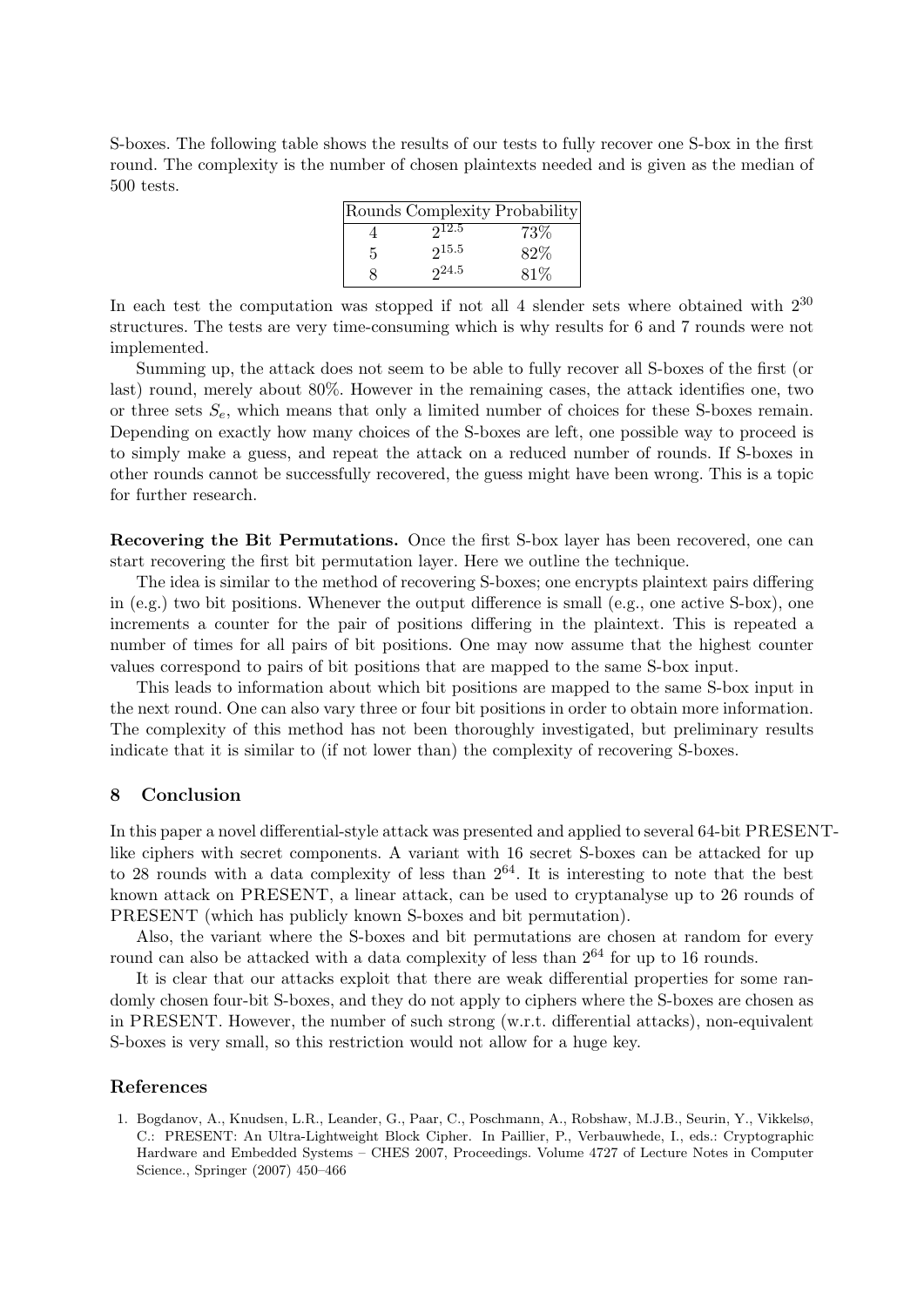- <span id="page-14-0"></span>2. Cho, J.: Linear Cryptanalysis of Reduced-Round PRESENT. In: Topics in Cryptology-CT-RSA 2010, The Cryptographers' Track at the RSA Conference 2010, San Francisco, CA, USA, March 1-5, 2010, Springer (2010)
- <span id="page-14-1"></span>3. Gomathisankaran, M., Lee, R.B.: Maya: A Novel Block Encryption Function. International Workshop on Coding and Cryptography 2009, Proceedings. Available: [http://palms.princeton.edu/system/files/maya.](http://palms.princeton.edu/system/files/maya.pdf) [pdf](http://palms.princeton.edu/system/files/maya.pdf) (2010/02/14).
- <span id="page-14-2"></span>4. Merkle, R.C.: Fast Software Encryption Functions. In Menezes, A., Vanstone, S.A., eds.: Advances in Cryptology – CRYPTO '90, Proceedings. Volume 537 of Lecture Notes in Computer Science., Springer (1991) 476–501
- <span id="page-14-3"></span>5. Schneier, B.: Description of a New Variable-Length Key, 64-bit Block Cipher (Blowfish). In Anderson, R.J., ed.: Fast Software Encryption 1993, Proceedings. Volume 809 of Lecture Notes in Computer Science., Springer (1994) 191–204
- <span id="page-14-4"></span>6. Biham, E., Biryukov, A.: How to Strengthen DES Using Existing Hardware. In Pieprzyk, J., Safavi-Naini, R., eds.: Advances in Cryptology – ASIACRYPT '94, Proceedings. Volume 917 of Lecture Notes in Computer Science., Springer (1995) 398–412
- <span id="page-14-5"></span>7. Schneier, B., Kelsey, J., Whiting, D., Wagner, D., Hall, C., Ferguson, N.: Twofish: A 128-Bit Block Cipher Submitted as candidate for AES. Available: <http://www.schneier.com/paper-twofish-paper.pdf>  $(2010/02/05).$
- <span id="page-14-6"></span>8. Biryukov, A., Shamir, A.: Structural Cryptanalysis of SASAS. In Pfitzmann, B., ed.: Advances in Cryptology – EUROCRYPT 2001, Proceedings. Volume 2045 of Lecture Notes in Computer Science., Springer (2001) 394–405
- <span id="page-14-7"></span>9. Gilbert, H., Chauvaud, P.: A Chosen Plaintext Attack of the 16-round Khufu Cryptosystem. In Desmedt, Y., ed.: Advances in Cryptology – CRYPTO '94, Proceedings. Volume 839 of Lecture Notes in Computer Science., Springer (1994) 359–368
- <span id="page-14-8"></span>10. Vaudenay, S.: On the Weak Keys of Blowfish. In Gollmann, D., ed.: Fast Software Encryption 1996, Proceedings. Volume 1039 of Lecture Notes in Computer Science., Springer (1996) 27–32
- <span id="page-14-9"></span>11. Borghoff, J., Knudsen, L.R., Leander, G., Matusiewicz, K.: Cryptanalysis of C2. In Halevi, S., ed.: Advances in Cryptology – CRYPTO 2009, Proceedings. Volume 5677 of Lecture Notes in Computer Science., Springer (2009) 250–266
- <span id="page-14-10"></span>12. Feller, W.: An Introduction to Probability Theory and Its Applications. 3rd edn. John Wiley and Sons (1968)
- <span id="page-14-11"></span>13. Corless, R.M., Gonnet, G.H., Hare, D., Jeffery, D.J.: Lambert's W function in Maple. Maple Technical Newsletter 9 (1993)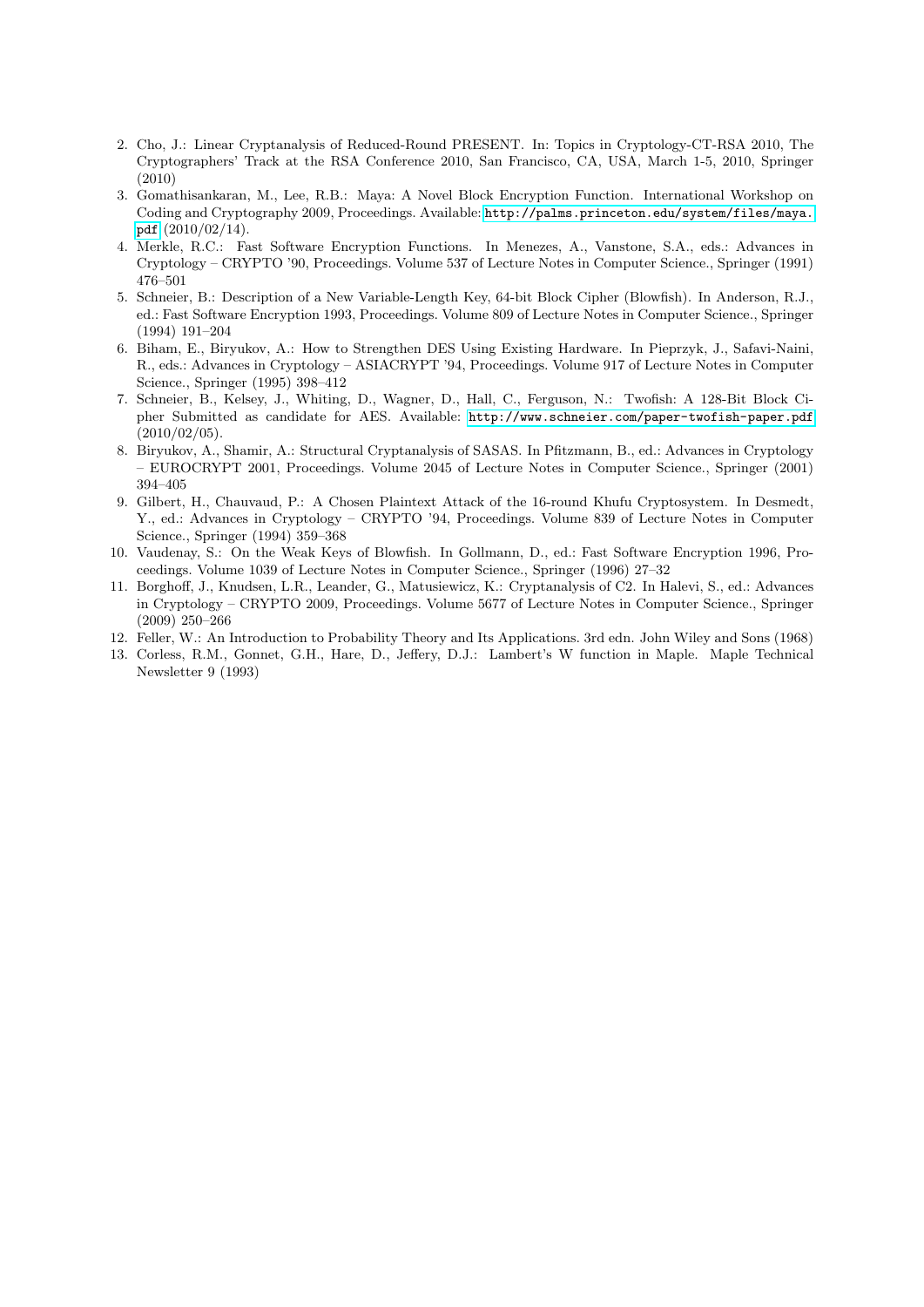### <span id="page-15-3"></span>A Example complexities for Maya

<span id="page-15-2"></span>Table 1. The log of the complexity (number of texts encrypted or decrypted) of 16 test runs of the attack on Maya as a function of the number of rounds. The complexities in italics are extrapolations based on the assumption of a linear relationship between the number of rounds and the log complexity. The median was computed on the assumption that non-existent complexities are infinite.

|                | Rounds |      |      |      |      |      |      |      |      |      |      |
|----------------|--------|------|------|------|------|------|------|------|------|------|------|
| Case           | 6      | 7    | 8    | 9    | 10   | 11   | 12   | 13   | 14   | 15   | 16   |
| 1              | 14.4   | 16.2 | 18.6 | 21.0 | 24.3 | 28.5 | 31.6 | 35.5 |      |      | 45.5 |
| $\overline{2}$ | 14.1   | 15.6 | 17.3 | 19.7 | 22.0 | 23.7 | 26.9 | 29.1 | 32.0 | 33.8 | 36.0 |
| 3              | 14.3   | 16.3 | 17.4 | 19.5 | 22.2 | 24.7 | 27.4 | 29.7 | 31.3 | 33.6 | 35.9 |
| $\overline{4}$ | 14.8   | 16.1 | 17.6 | 19.8 | 22.3 | 25.3 | 27.9 | 30.1 | 32.1 | 34.8 | 36.9 |
| $\overline{5}$ | 14.6   | 15.7 | 17.4 | 19.4 | 21.4 | 23.5 | 26.0 | 27.6 | 30.0 | 31.4 | 35.7 |
| 6              | 15.0   | 16.1 | 18.3 | 20.2 | 22.7 | 25.6 | 28.7 | 31.8 | 34.2 | 36.3 | 39.3 |
| 7              | 14.2   | 15.6 | 17.7 | 19.7 | 22.4 | 25.4 | 27.4 | 29.9 | 32.6 | 35.4 | 37.4 |
| 8              | 14.5   | 15.7 | 17.5 | 19.4 | 21.5 | 24.4 | 26.9 | 29.6 | 31.9 | 35.5 | 37.1 |
| 9              | 15.2   | 16.8 | 19.1 | 21.1 | 23.6 | 26.5 | 28.7 | 31.5 | 36.3 |      | 40.6 |
| 10             | 14.9   | 16.5 | 18.1 | 20.2 | 23.0 | 24.5 | 27.6 | 29.8 | 34.7 |      | 38.5 |
| 11             | 14.4   | 15.6 | 17.5 | 19.8 | 22.1 | 25.1 | 27.5 | 30.5 | 33.4 | 37.7 | 39.4 |
| 12             | 15.0   | 15.7 | 17.5 | 19.9 | 22.4 | 25.3 | 29.1 | 31.5 | 34.2 | 36.1 | 39.5 |
| 13             | 14.9   | 15.9 | 17.1 | 19.6 | 21.7 | 24.4 | 27.9 | 29.3 | 31.8 | 35.8 | 36.0 |
| 14             | 14.4   | 15.6 | 17.5 | 19.3 | 21.9 | 24.3 | 27.7 | 30.3 | 32.1 | 35.4 | 36.7 |
| 15             | 14.4   | 15.6 | 17.2 | 19.5 | 22.3 | 24.0 | 26.6 | 29.9 | 33.0 | 36.5 | 38.3 |
| 16             | 14.2   | 15.7 | 17.4 | 19.7 | 22.4 | 24.9 | 27.6 | 30.4 | 32.9 | 34.9 | 37.4 |
| Median         | 14.4   | 15.7 | 17.5 | 19.7 | 22.3 | 24.8 | 27.6 | 30.2 | 32.5 | 35.6 | 37.4 |

#### <span id="page-15-1"></span>B What we learn about the S-boxes from the sets

In this section, we discuss in detail how much we actually learned about an S-box after recovering one or more sets  $D_e$ . Here we focus on sets for the S-box itself and not on sets for its inverse. Before doing so, we remark that it is not possible to recover the S-boxes uniquely when no set for the inverse S-box is given. In particular, when two S-boxes  $S$  and  $S'$  differ by a permutation of the output bits and by adding a constant after the S-box, in other words, there exists a bit permutation  $P$  and a constant  $c$  such that

$$
S'(x) = P(S(x)) + c,
$$

then those S-boxes cannot be distinguished. We therefore call two S-boxes fulfilling the above relation equivalent.

<span id="page-15-0"></span>**Lemma 1.** Given r sets  $D_{e_1}, \ldots, D_{e_r}$  for  $1 \le r \le 4$ , and  $e_i \in \mathbb{F}_2^4$  we can construct all sets  $D_y$ where  $y \in \text{span}(e_1, \ldots, e_r)$ .

*Proof.* If  $y \in \text{span}(e_1, \ldots, e_r)$  then there exists a (not unique) chain of values

$$
y_0=e_{j_0},y_1,\ldots,y_s=y
$$

such that  $y_i \oplus y_{i+1} = e_{j_i}$  for  $j_i \in \{1, ..., r\}$ . We can inductively construct the sets  $D_{y_i}$ . First note that we already know the set  $D_{y_0} = D_{e_{j_0}}$  and we can construct  $D_{y_{i+1}}$  using the set  $D_{y_i}$ and  $D_{e_{j_i}}$  given that

 $\{a,b\}\in D_{y_i\oplus e_{j_i}}\Leftrightarrow \exists c\in \mathbb{F}_2^4\,$  such that  $\{a,c\}\in D_{y_i}$  and  $\{c,b\}\in D_{e_{j_i}}$